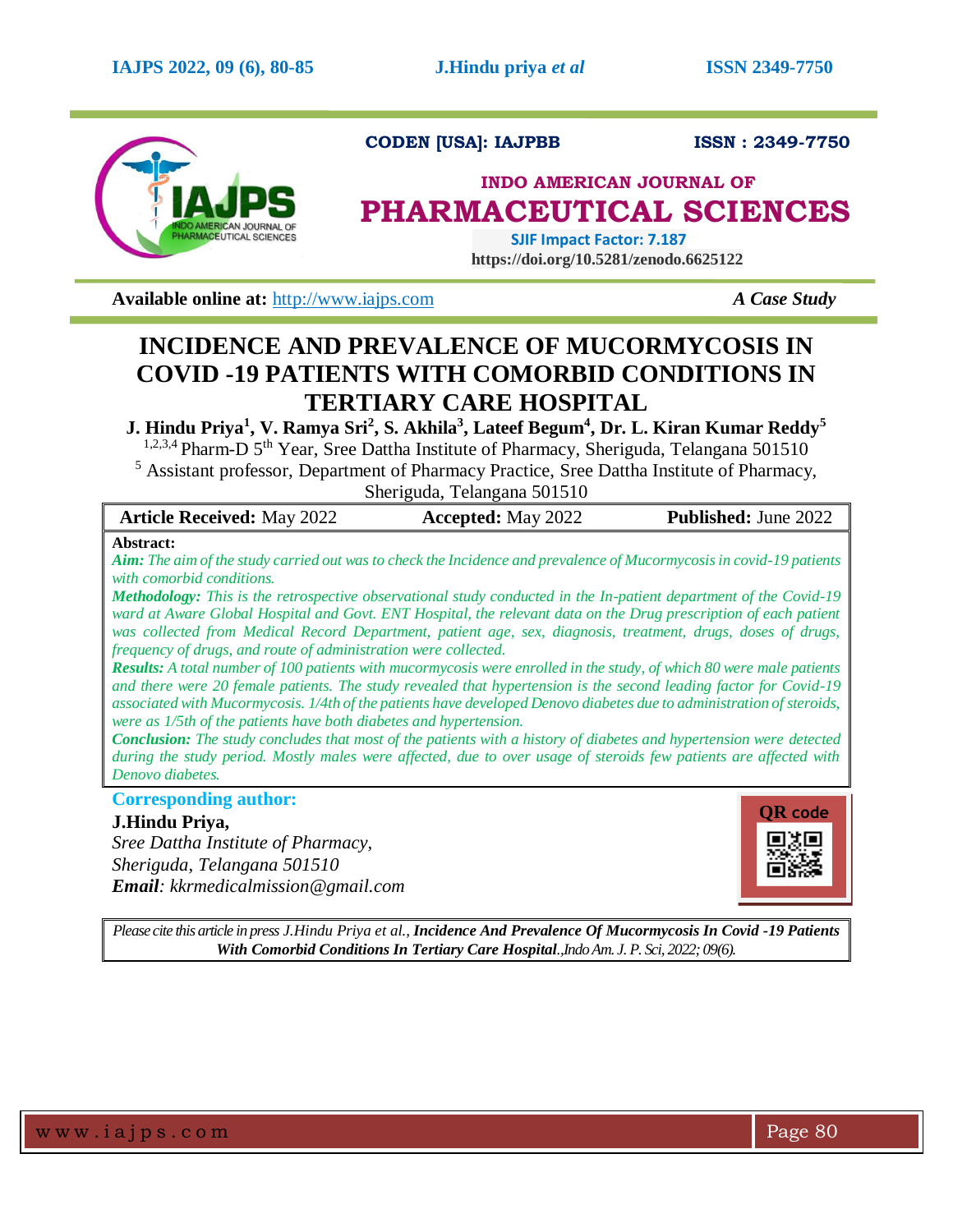#### **INTRODUCTION:**

Mucormycosis - also known as black fungus, is a serious fungal infection generally in people who are immunocompromised (1). Symptoms may depend on where in the body the infection occurs (2). It most commonly infects the nose, sinuses, eye, and brain resulting in a runny nose, one side facial swelling, pain, headache, fever, blurred vision, bulging, or displacement of the eye. But, owing to the overuse of immune suppressants and corticosteroids, the susceptibility to fungal infection has been enhanced. Mucormycosis is an infection that is caused by a group of molds containing filaments belonging to the phylum Zygomycota(3-4). This kind of fungus is mainly growing on decaying vegetables, bread, soil, and dust. After infection, they produce lesions of black color due to which Mucormycosis is also known as a black fungus. Data from the last two decades revealed that Mucormycosis emerge as a terrifying fungal infection with higher mortality rates. The most common causative organism associated with Mucormycosis is the Rhizopus species. It is a rare terminal complication of uncontrolled diabetes and another chronic debilitating disease. The various risk factors associated with Mucormycosis are diabetes mellitus (poorly controlled and ketoacidosis), organ transplantation, autoimmune disorders, immunosuppressive therapy, HIV, burns, and iron excess.

Mucormycosis is a life-threatening hostile fungal infection that rises particularly in diabetic patients with or without other underlying conditions such as hematological malignancies or the need for solidorgan transplantation. Zygomycetes are the class of fungi that causes fatal infection commonly known as zygomycoses and both the Mucorales and Entomphthalates belong to the Zygomycetes class of fungi. Rhino cerebral (sinus and brain) Mucormycosis is an infection in the sinuses that spread to the brain. This is most common in people with uncontrolled

diabetes and in people who have a kidney transplant  $(5-6)$ .

Pulmonary (lung) Mucormycosis is the most common type of Mucormycosis in people with cancer and in people who have an organ transplant or a stem cell transplant.

Gastrointestinal Mucormycosis is most common in young children than adults. Infants less than one month of age are at risk if they had antibiotics, surgery, or medications that lower the body's ability to fight germs (7-8).

The main aim of present work To study the incidence and prevalence of Mucormycosis in covid 19 patients with comorbid disease conditions who are admitted in the particular ward in aware Gleneagles global hospital and govt. ENT hospital, Koti, Hyderabad, India. The objectives are to detect the prevalence of mucormycosis in covid 19 patients with comorbid conditions like DM and HTN, to detect the incidence of mucormycosis in covid 19 patients with comorbid conditions like DM and HTN, to analyze the age group of the people who are more prone to the disease condition, to prioritize the gender of the people who are more prone to the disease condition, to check the class of drugs which are exacerbating the disease condition, to check the comorbidity which exacerbates the developing disease condition.

#### **METHODOLOGY:**

**Study design–This is a retrospective observational** study conducted in the In-patient department of the covid-19 ward at Aware Global hospital and Govt. ENT Hospital, Koti. All relevant patient data will be collected in a suitable designed proforma.

**Study Period-** 6 months

#### **Study criteria**

| <b>INCLUSION CRITERIA</b>       | <b>EXCLUSION CRITERIA</b>       |  |  |
|---------------------------------|---------------------------------|--|--|
| Age                             | Pregnant & Lactating mothers    |  |  |
| Gender                          | Paediatrics                     |  |  |
| Post covid-19 infected patients | HIV patients                    |  |  |
| Comorbid conditions             | Patients in critical conditions |  |  |

|  | Table :- 1 Inclusion & Exclusion Criteria |  |
|--|-------------------------------------------|--|
|  |                                           |  |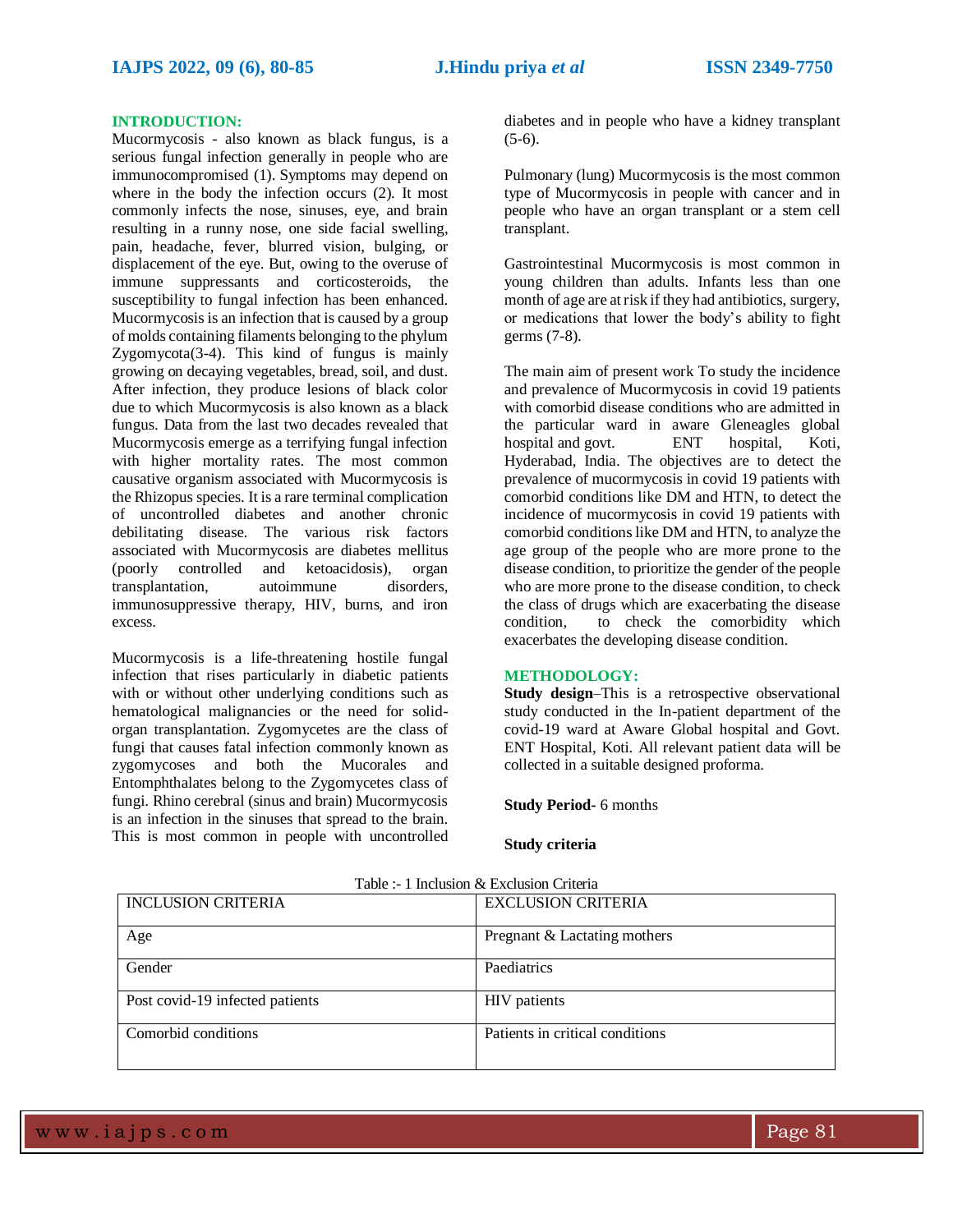## **COLLECTION OF DATA**

The data was collected from the patients who met the inclusion criteria. To study the incidence and prevalence of Mucormycosis in covid 19 patients with co-morbid disease conditions were collected in suitably designed Proforma. The relevant data on the drug prescription of each patient was collected from the medical records department.

### **Source of data:**

All the relevant and necessary data will be collected from

1. Patient case notes.

2. Treatment charts.

3. Laboratory and diagnostic reports.

#### **Designing data collection format:**

A suitable data collection format was designed to collect, document, and analyze the data.Data collection format included the provision for collection of information related to demographic details of the patient (name, age, and sex) and family history, past medical history, smoking, and alcohol history, diagnosis, and co-morbid conditions, and medication usage during the patient stay in medical wards and laboratory details.

#### **Method and collection of data:**

It is a retrospective and observational study

- The cross-sectional study was conducted in a tertiary care hospital for some time of 6months.
- The study is mainly observing the prevalence, prescribing patterns, and the method of treatment used for the treatment of covid-19 associated Mucormycosis.
- The patient from the hospital department is below 60 years, and pregnant and lactating women are excluded from this study.
- The patient who was selected for the study has a history of diabetes mellitus and hypertension disease.
- The study mainly observed the patient data like age, sex, previous and current medical profile, and the various classes of treatments.
- About 1/2 of the population was suffering from diabetes, which increases the risk of covid-19 associated mucormycosis disease.
- The study revealed that hypertension is the second leading factor for covid-19 associated mucormycosis disease.
- About  $1/8^{th}$  population has no comorbidities.
- About  $1/4^{\text{th}}$  patients have developed the new onset of diabetes due to the administration of steroids.
- About  $1/5<sup>th</sup>$  patients have both diabetes and hypertension.
- The data were obtained from patient profile medical records.
- Patients with the co-morbid conditions:



**Figure No 1: Disease condition of the patients**

w w w .iajps.com Page 82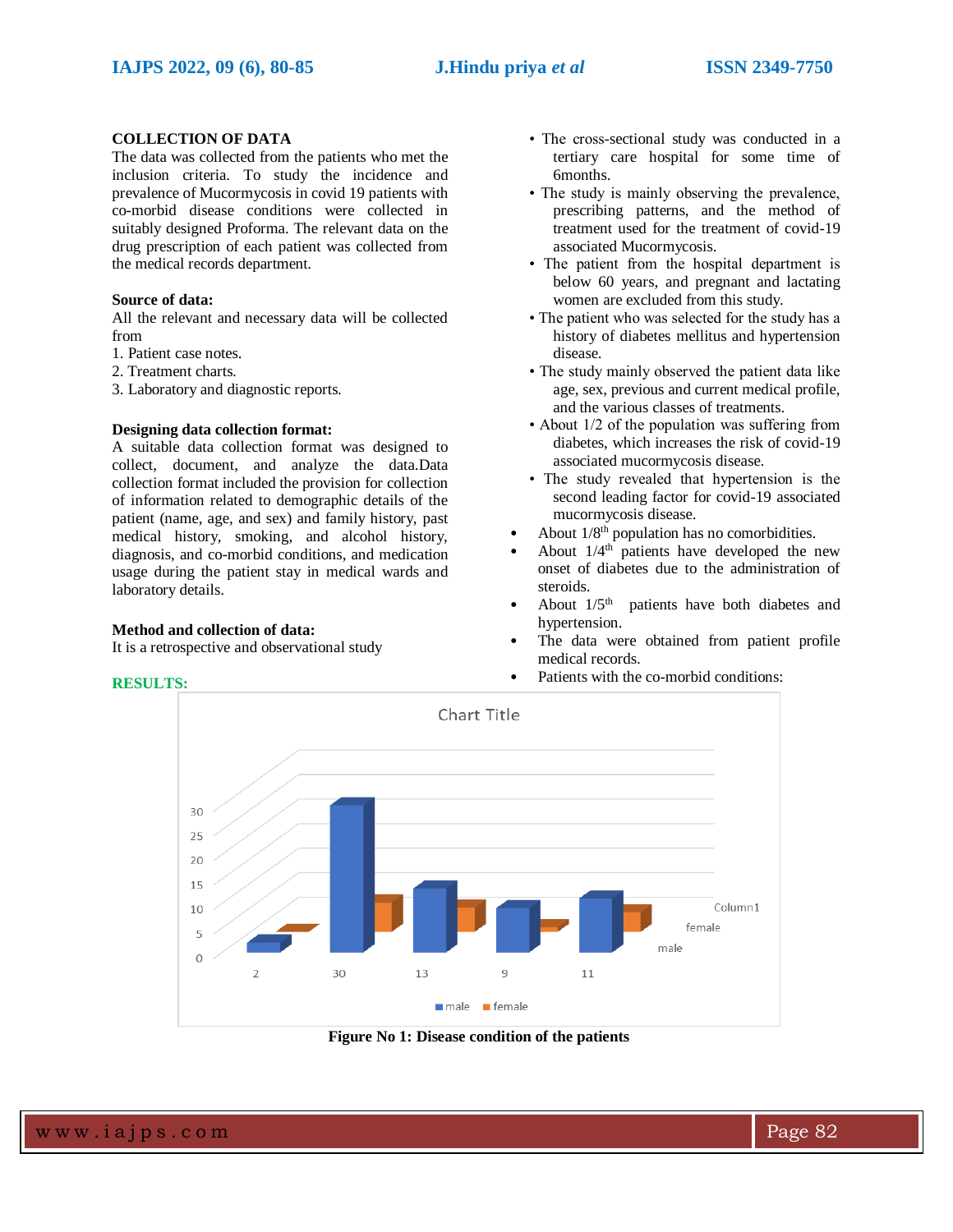| S.no | Age       | Population | Percentage |
|------|-----------|------------|------------|
|      | $10-20$   |            | 1%         |
| ◠    | $21 - 30$ |            | 5%         |
| 3    | $31 - 40$ | 23         | 23%        |
|      | $41 - 50$ | 29         | 29%        |
|      | 51-60     | 33         | 33%        |
| 6    | 61-70     | 9          | 9%         |

## **AGE OF THE PATIENTS:**

Out of 100 patients, 01 patients were present between age group 10-20, 05 patients present between the age group 21-30, 23 patients present between age group 31-40. 29 patient presents between the age group 41-50. 33 patient presents between the age group 51-60.09 patients present between the age group 61-70.



**Figure No 2: Age of the patients**

**GENDER OF THE PATIENTS:** Details of patients enrolled in the study: 100

A total number of 100 patients were enrolled in the study, of which 80 were male patients and there were 20 female patients.

| S.no | Gender | <b>Population</b> | Percentage |
|------|--------|-------------------|------------|
|      | Male   | 80                | 80         |
|      | Female | 20                | 20         |

TABLE 3. Gender wise distribution of total sample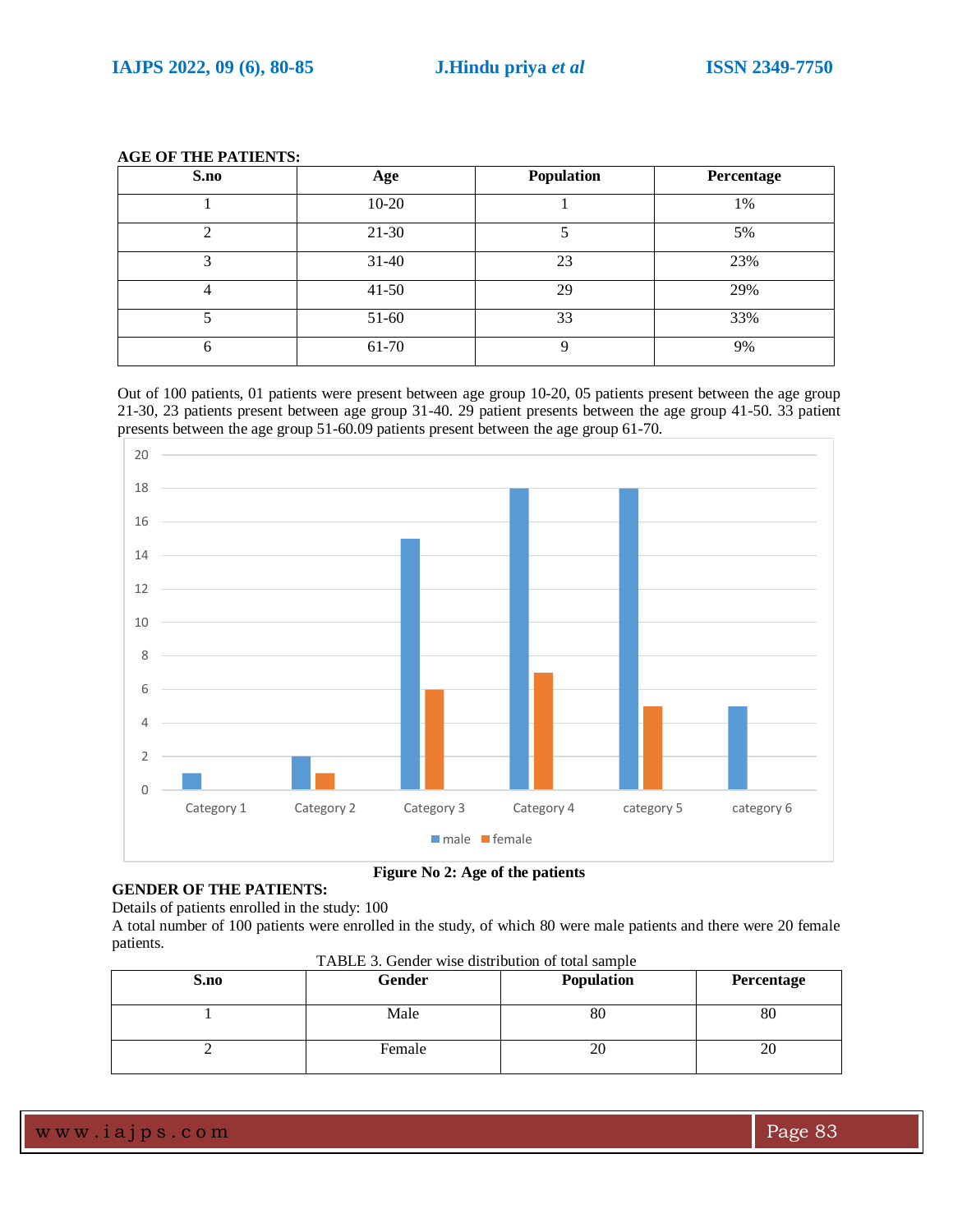#### **GENDER OF THE PATIENTS**

Male Patients are more prone to Post Covid Mucormycosis when compared to the female patients. The Ratio was found to be 4:1.



**Figure No 3: Gender of the patients**

#### **DISCUSSION:**

Mucormycosis (formerly known as zygomycosis) is an uncommon but serious angio-invasive infection caused by micromycetes, a fungus family.

Mucormycosis primarily affects immunocompromised individuals or those who have been afflicted with other diseases. People with diabetes (particularly diabetic ketoacidosis), solid organ transplantation, neutropenia (few neutrophils), long-term systemic corticosteroid usage, and iron overload are all high-risk categories (hemochromatosis). People living with HIV and those on immune-modulating drugs, such as the antifungal voriconazole in select high-risk categories, are at a higher risk.

Patients with severe COVID-19 or those recovering from the condition have been documented to develop fungal infections such as mucormycosis, aspergillosis, and invasive candidiasis, which have been linked to serious sickness and mortality.

At the outset, ethical committee clearance was obtained from the institutional review board of Global Aware Hospital, Hyderabad. Informed consent was obtained from the Covid-19 patients who met the inclusion criteria and were willing to enroll themselves in the study. The study was carried out at the in-patient department of the Covid-19 ward at Aware Gleneagles Global Hospital and Govt. ENT hospital.

In an observational retrospective study, that has been conducted there are more male patients (80) compared to female patients (20). In the data, we have collected there are more occurrences of mucormycosis in males compared to females.

Our study also found a higher incidence of Covid-19 Associated Mucormycosis (CAM) in the age group between 41-60years 74(66.07%) as shown in TABLE-2.

The majority of the participants in the study had diabetes disease, according to the findings.

#### **CONCLUSION:**

- The Patients who are more prone to the covid-19 associated Mucormycosis are between the age group of 40-60 years. 29 patient presents between the age group 41-50. 33 patient presents between the age group 51-60.
- The Study Concluded that most of the patients in the study were suffering from Diabetes Disease.
- The Prescribing pattern was rational and it follows the standard treatment guidelines so, the treatment was effective because of recovery of the normal life of the patient may not be according to their data to other generalized hospitals.
- Over Usage of steroids can cause Denovo Diabetes in a few patients.
- The patients who are undergoing treatment for covid 19 infection with corticosteroids like